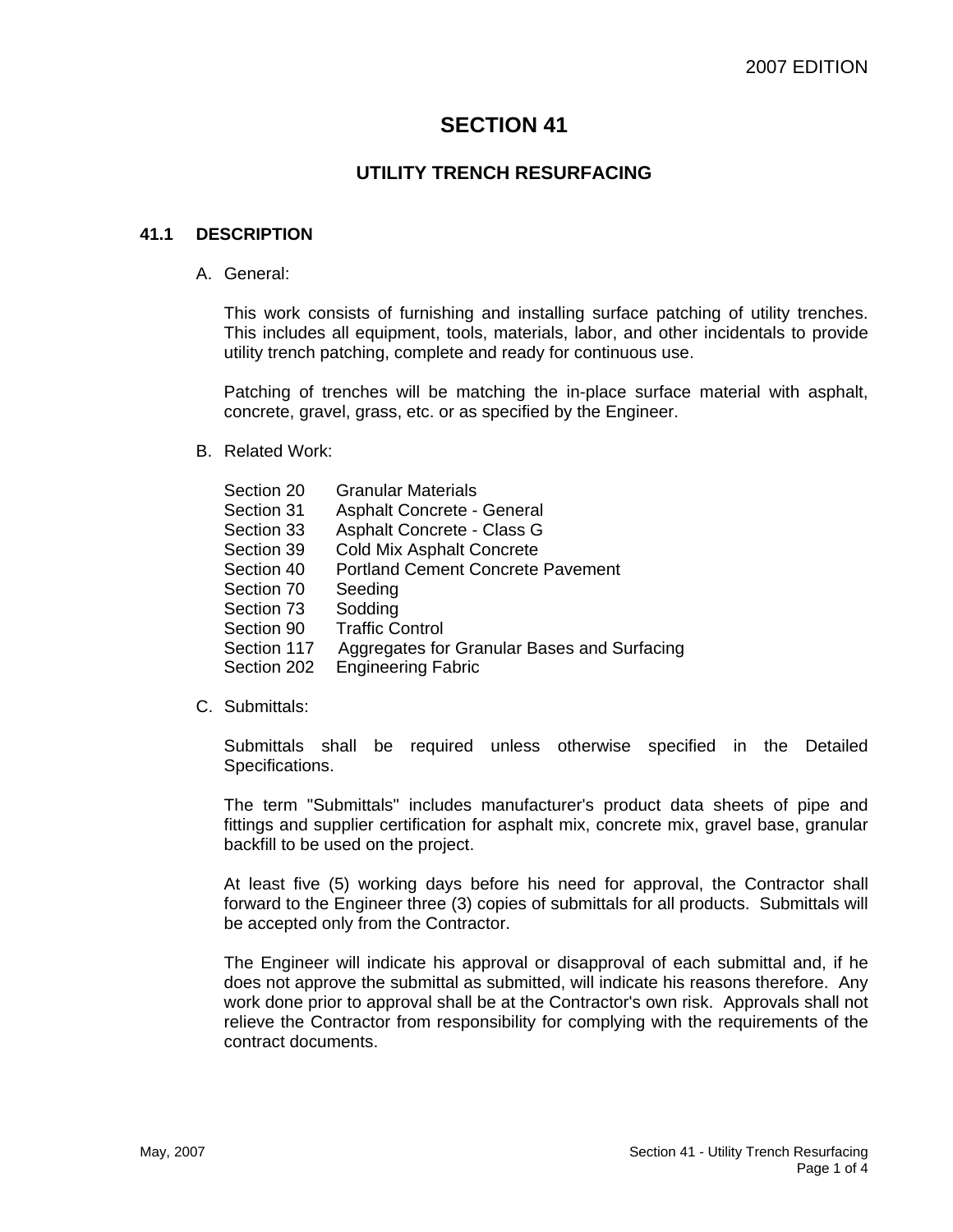Re-submittals shall be made the same as for original submittals, with changes from the previous submittal clearly shown.

#### **41.2 MATERIALS (**Not specified)

## **41.3 CONSTRUCTION REQUIREMENTS**

A. Sub grade Preparation:

Contractor shall not resurface the trench until all density tests have been met and the Engineer gives approval.

The sub grade shall be brought to proper grade elevation, for the specified depth of surfacing to be placed. The sub grade surface shall be smooth and level, with no loose material.

- B. Resurfacing:
	- 1. Saw cut of pavement edges:

Initial saw cuts shall be placed a minimum of one foot outside the proposed trench wall width on both sides. The width between initial pavement saw cuts should not be less than six feet. The second, or final, saw cuts shall be a minimum of one foot outside of any pavement damage beyond the initial saw cuts..

2. Asphalt street:

The asphalt patch shall be placed to a minimum depth of five (5) inches. If the existing pavement is greater than five (5) inches thick, the patch shall be placed to a depth matching the existing pavement. The asphalt base shall be Class G, Type 1, and/or class G type II, as approved by the Engineer. The asphalt patching shall be in accordance with Sections 33 and 39.

3. Cold Mix Asphalt:

A temporary asphalt patch shall be placed when hot asphalt is not available and/or the Engineer gives approval. The Contractor shall be responsible for maintenance of the temporary patch at no extra cost to the City. The depth of the temporary patch shall be a minimum of five (5) inches. The cold mix shall be in accordance with Section 39.

4. Concrete street with asphalt overlay:

After saw cutting per specifications, the concrete base patch shall be poured to the depth of the existing concrete. The concrete shall be allowed to attain a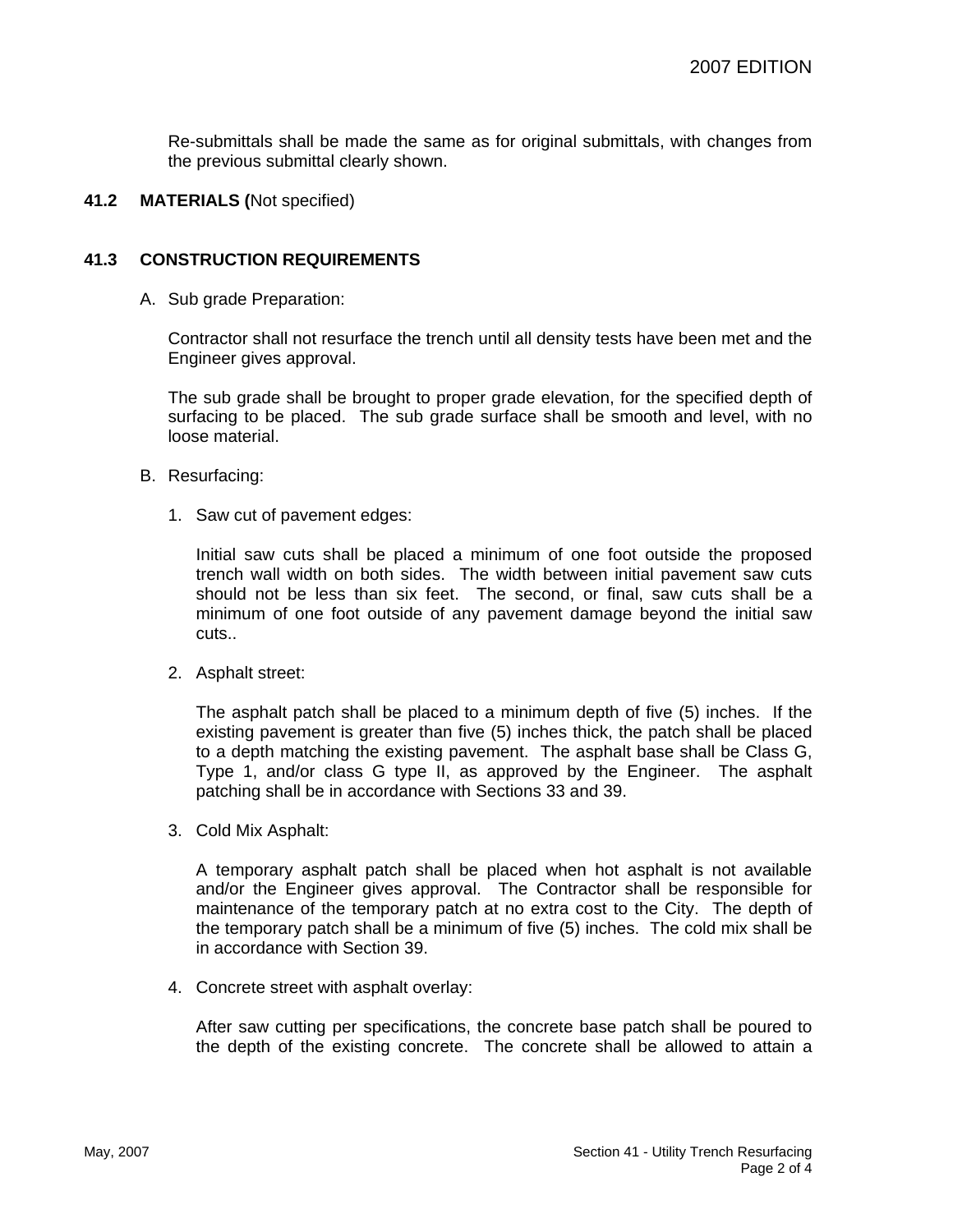compressive strength of 4000 psi, or the Engineer has given approval, before the asphalt overlay can be accomplished. The asphalt overlay shall be Class G, Type I and/or Class G, type II as approved by the Engineer. The concrete and asphalt patch shall be in accordance with Sections 31, 33, and 40.

5. Concrete street:

After saw cutting as per specifications, the concrete pavement patch shall be installed in accordance with Section 40.3T. The pavement patch shall not be opened to traffic until the concrete has attained a compressive strength of 4000 psi. The concrete patch shall be in accordance with Section 40.

6. Asphalt blotter street:

The specifications for asphalt street shall apply, except the depth of the asphalt patch shall be the depth of the existing blotter, or three inches whichever is greater, or as approved by the Engineer.

7. Gravel resurfacing:

The gravel shall be placed to a thickness equal to the in-place gravel thickness or five inches, whichever is greater, or as approved by the Engineer. The gravel surface material and placement shall be in accordance with Section 20 and Section 117.

8. Seeding:

The area to be seeded shall be as specified on the plans and specifications and/or by the Engineer. The seeding shall be in accordance with Section 70.

9. Sodding:

The area to be sodded shall be as specified on the plans and specifications and/or by the Engineer. The sodding shall be in accordance with Section 73.

10. Engineering Geogrid/Fabric:

If Engineering fabric is encountered during excavation, the Contractor shall immediately notify the Engineer. Damaged fabric shall be repaired as shown on the appropriate standard detail or as directed by the Engineer. Final saw cuts shall be as specified above in 41.2.,B.1. Also see Section 202 Engineering Fabric.

11. Under-drains:

If subsurface or edge drains are encountered during excavation, the Contractor shall immediately notify the Engineer. Subsurface or edge drains shall be repaired as shown on the appropriate standard detail or as directed by the